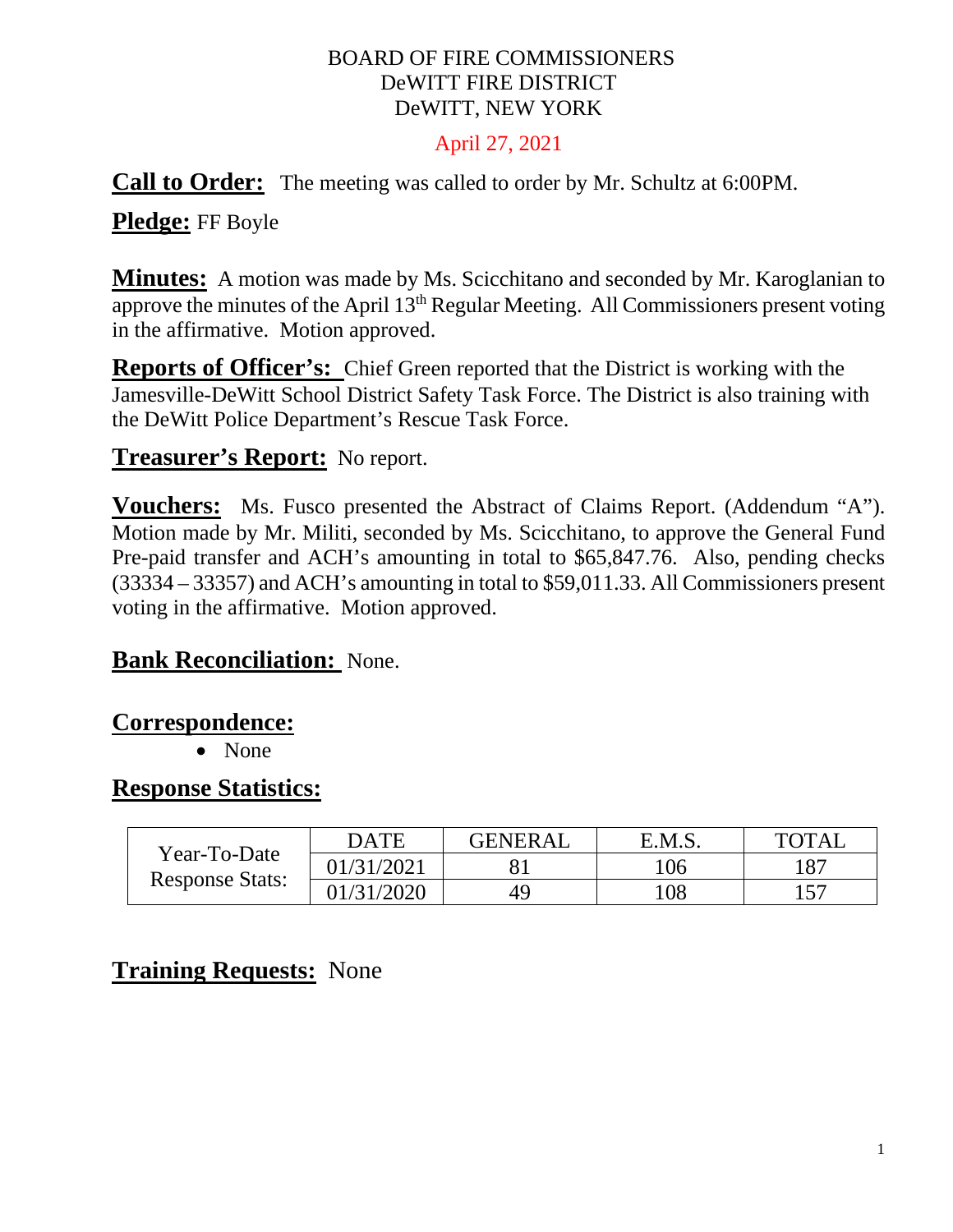# **COMMITTEE REPORTS:**

**Apparatus and Equipment:** The Chief reported that Phase 2.1 is complete for E-8. They will be making a trip to Northern Equipment April  $28<sup>th</sup>$  to view progress of Phase 2.2. He believes the body will be attached in a couple of weeks.

**Buildings and Grounds:** Mr. Karoglanian reported the following issues: retaining wall in west parking lot needs repair. The blocks are pushing out. The sandstone above the doors appears to have mold along the red brick. The District will try power washing first. The bay floors are cracking in the corners where the floors transition to the wall. Chief Green was directed to reach out to an engineer to come and evaluate the situation.

**Finance:** No report.

**Long-Range Planning:** No report.

**Personnel/Staffing**: The Chief reported that the District held ten interviews for the three vacant positions. Four of those individuals returned for second interviews. They will be following up on references and make their final determinations. **Legal:** No report.

# **OLD BUSINESS:**

**COVID-19:** The Chief reported that the District will open to the extent that they are able while continuing to follow CDC guidelines. Mr. Schultz stated that the District will allow existing small groups to resume their in-person meetings in the large conference room. These groups will be instructed to sanitize the room after use.

**EMS Durable Equipment Purchase Program:** The Chief presented in further detail the EMS Durable Equipment Purchase Program. It is a 10-year replacement program. The District will receive 2 new monitors/defibulators and 7 new AEDs. The program will allow the District to upgrade any machine with the newest model at the three-year and five-year mark. The annual cost will be \$21,120. The Chief will get the paperwork prepared and bring to the May meeting for formal approval.

## **NEW BUSINESS:**

**TargetSolutions:** The Chief presented PO 8664 for TargetSolutions Scheduling renewal. The renewal amount is for \$2,832.60. A motion was made by Mr. Karoglanian and seconded by Ms. Scicchitano to approve the renewal of TargetSolutions Scheduling software. All Commissioners present voting in the affirmative. Motion approved.